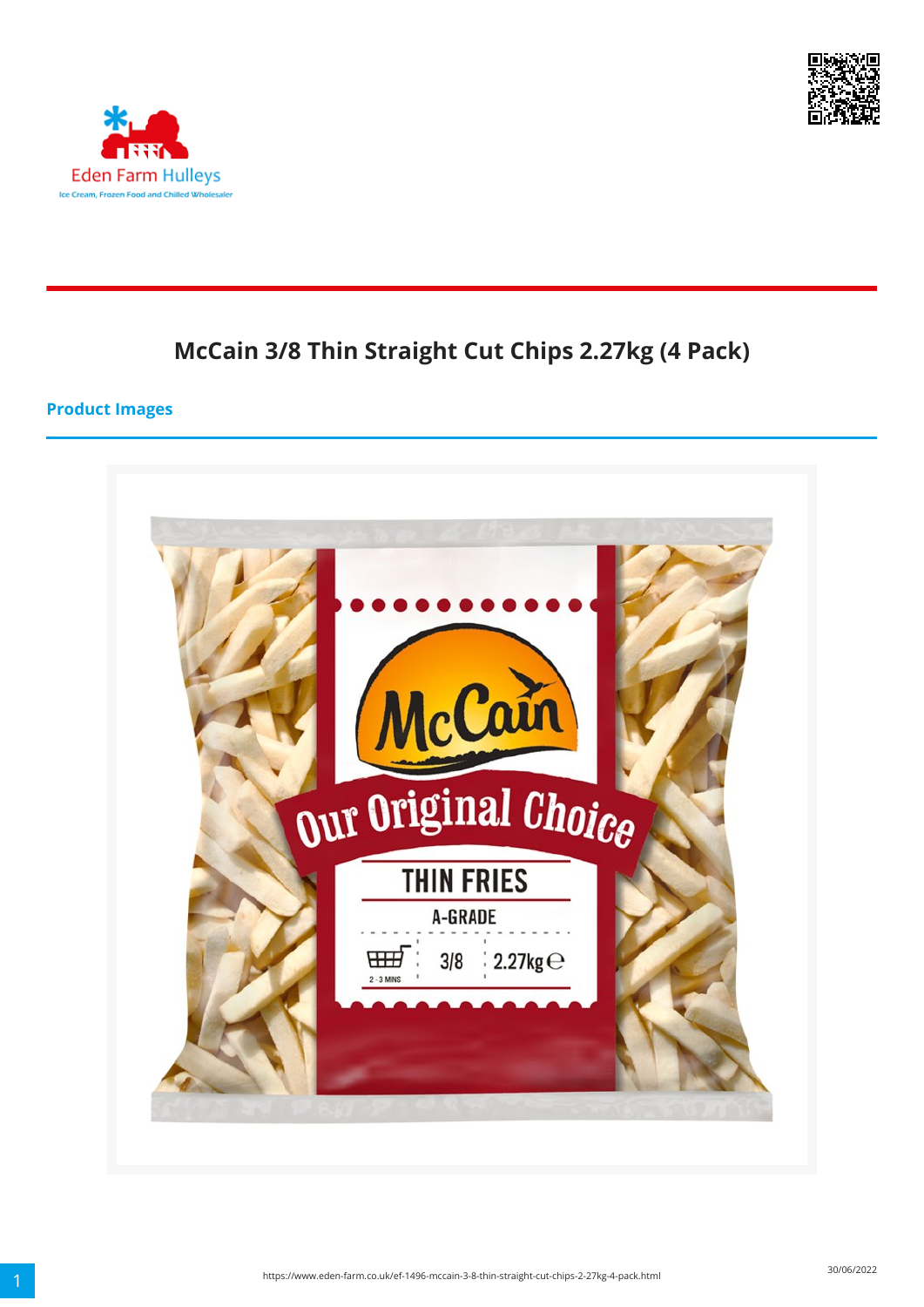### **Additional Information**

| Product Code        | 1496                                                 |
|---------------------|------------------------------------------------------|
| Suitable For        | Vegetarian, Vegan, Lactose Free, Gluten Free, Kosher |
| <b>Price Marked</b> | <b>No</b>                                            |
| VAT Rate            | 0% (Zero)                                            |
|                     |                                                      |
| <b>Storage</b>      |                                                      |

# Temperature Frozen **Ingredients**

| Ingredients | Potatoes (96.6%)<br>Sunflower Oil (3%)<br>Salt |  |
|-------------|------------------------------------------------|--|
|-------------|------------------------------------------------|--|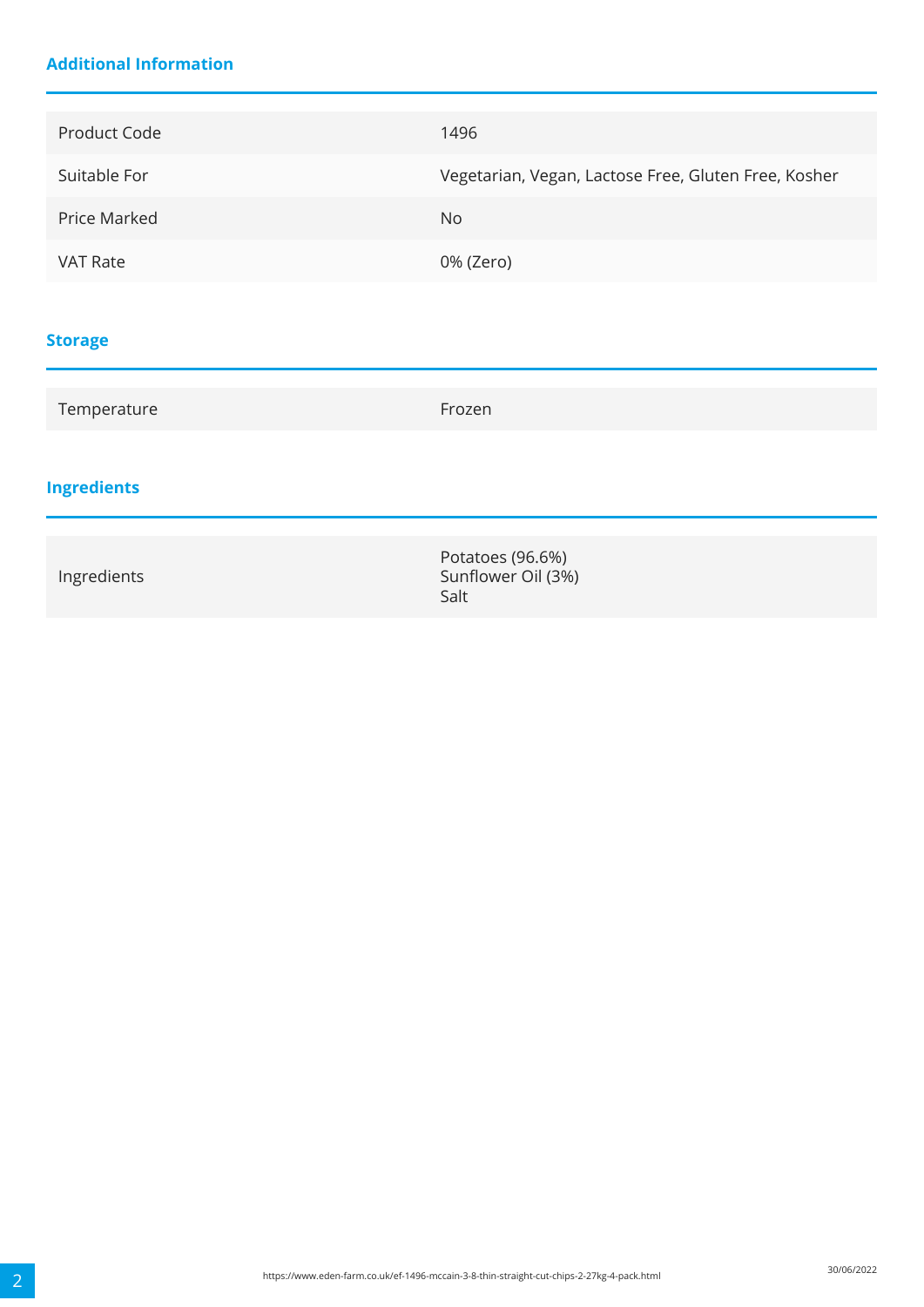### **Allergens**

| Celery      | $\mathsf{No}$                |
|-------------|------------------------------|
| Gluten      | $\mathsf{No}$                |
| Crustacea   | $\mathsf{No}$                |
| Eggs        | $\mathsf{No}$                |
| Fish        | $\mathsf{No}$                |
| Lupin       | $\mathsf{No}$                |
| Milk        | $\mathsf{No}$                |
| Molluscs    | $\mathsf{No}$                |
| Mustard     | $\operatorname{\mathsf{No}}$ |
| <b>Nuts</b> | $\rm No$                     |
| Peanuts     | $\operatorname{\mathsf{No}}$ |
| Sesame      | $\operatorname{\mathsf{No}}$ |
| Soya        | $\mathsf{No}$                |
| Sulphites   | $\mathsf{No}$                |

## **Dietary Information**

| Approved for a Halal           | No. |
|--------------------------------|-----|
| Approved for a Kosher Diet     | Yes |
| Suitable for Coeliacs          | Yes |
| Suitable for Lactose-Free Diet | Yes |
| Suitable for a Vegan           | Yes |
| Suitable for a Vegetarian      | Yes |